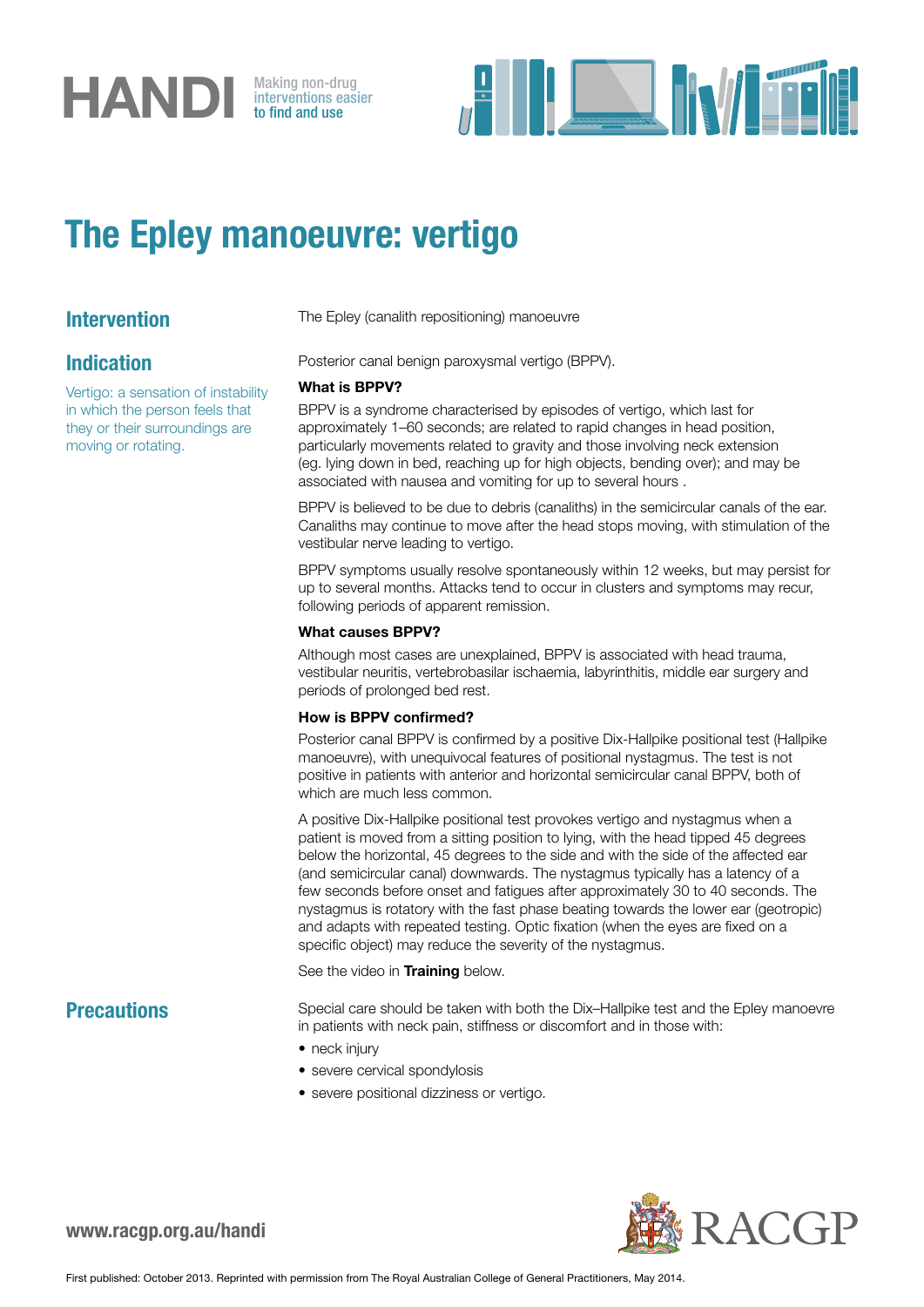## **HANDI** Making non-drug<br>to find and use

interventions easier to find and use



| <b>Precautions</b>                                                                                                                  | BPPV needs to be distinguished from central positional vertigo, which may occur with:<br>• multiple sclerosis<br>• cerebellar disease<br>• brainstem ischaemia<br>• migraine<br>BPPV is typically associated with intense vertigo, which is usually less marked in central |
|-------------------------------------------------------------------------------------------------------------------------------------|----------------------------------------------------------------------------------------------------------------------------------------------------------------------------------------------------------------------------------------------------------------------------|
|                                                                                                                                     | positional vertigo. Furthermore, nystagmus often persists in central positional vertigo,<br>when the head is maintained in the same position.                                                                                                                              |
| <b>Adverse Effects</b>                                                                                                              | No serious adverse effects have been reported.                                                                                                                                                                                                                             |
|                                                                                                                                     | Common                                                                                                                                                                                                                                                                     |
|                                                                                                                                     | • vertigo                                                                                                                                                                                                                                                                  |
|                                                                                                                                     | • nausea (and sometimes vomiting) during the manoeuvre.                                                                                                                                                                                                                    |
|                                                                                                                                     | Infrequent                                                                                                                                                                                                                                                                 |
|                                                                                                                                     | Inability to tolerate the manoeuvre because of cervical pain, stiffness or discomfort.                                                                                                                                                                                     |
| <b>Availability</b>                                                                                                                 | Patients and practitioners can learn to administer the Epley manoeuvre themselves<br>(see Training below). Some physiotherapists, neurologists and consultant general<br>physicians have developed special expertise in administering and teaching the Epley<br>manoeuvre. |
| <b>Description</b>                                                                                                                  | 1. Requirements: a bed or table that can be accessed from both sides and allows<br>for the patient's head to be positioned off the end of the table. A bowl is advisable<br>in case of vomiting.                                                                           |
|                                                                                                                                     | 2. Figure 1 below illustrates the Epley manouvre and is reproduced with the<br>permission of the New England Journal of Medicine.                                                                                                                                          |
|                                                                                                                                     | See the video in <b>Training</b> below.                                                                                                                                                                                                                                    |
|                                                                                                                                     | The presumed position of the debris within the labyrinth during the manoeuvre is<br>shown in each panel. The manoeuvre is a three-step procedure.                                                                                                                          |
| Figure. Bedside manoeuvre for<br>the treatment of a patient with<br>benign paroxysmal positional<br>vertigo affecting the right ear | First, a Dix-Hallpike test is performed with the<br>A<br>Literature<br>Posterion.<br>patient's head rotated 45 degrees toward the<br>Superior<br><b>MODIFIED</b><br>right ear and the neck slightly extended with<br>the chin nointed slightly unward. This nosition       |

the chin pointed slightly upward. This position results in the patient's head hanging to the right (Panel A). Once the vertigo and nystagmus provoked

by the Dix–Hallpike test cease, the patient's head is rotated about the rostral–caudal body axis until the left ear is down (Panel B).



www.racgp.org.au/handi